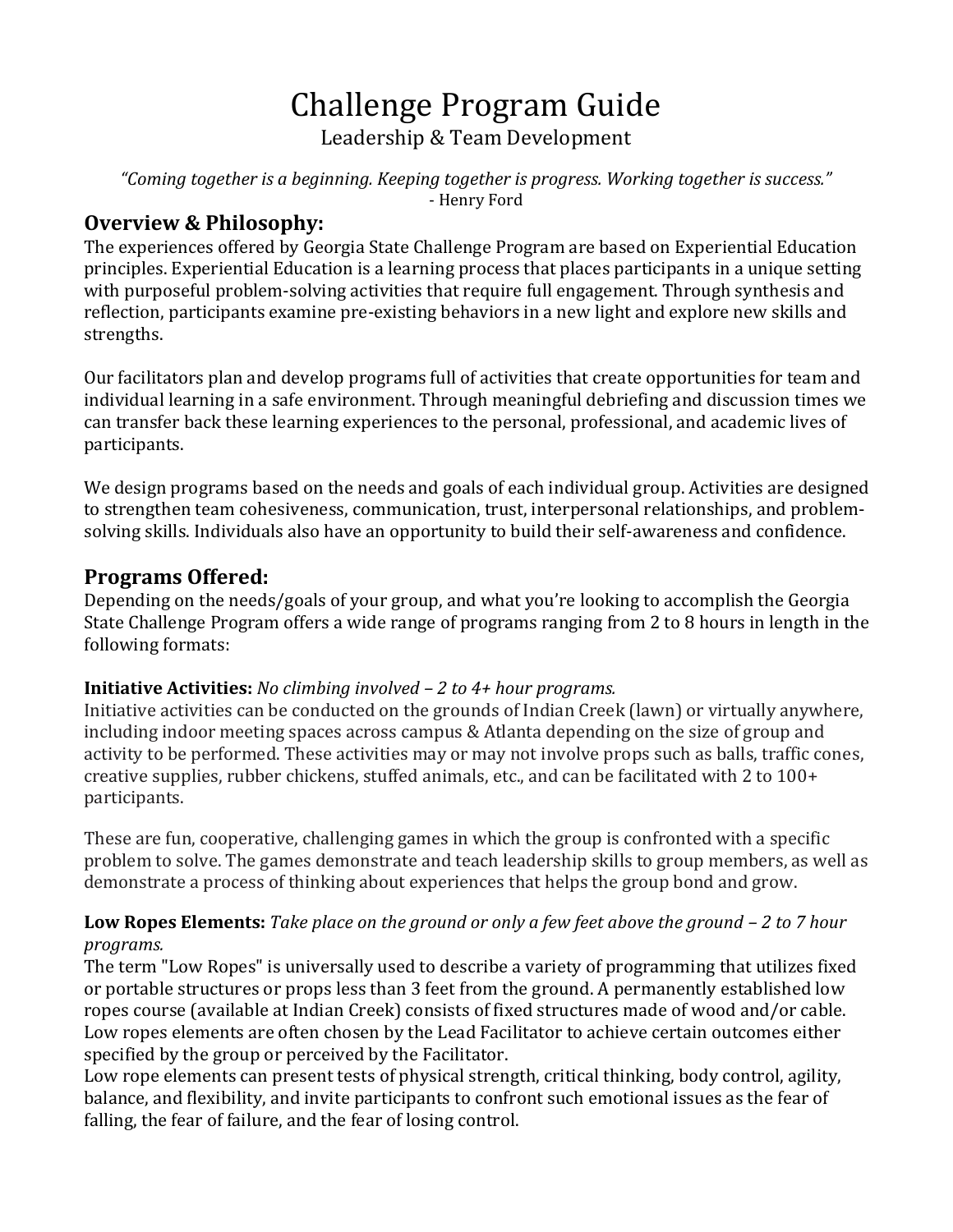**High Ropes Elements:** *Climbing involved wearing harnesses with lanyard attached to a cable – 4 to 7-hour programs.*

The permanently established high ropes course at Indian Creek consists of fixed structures made of wood and cable, elevated up to 52 feet off the ground. Our Team Enrichment Challenge Course is designed for both group and individual challenges, and is built to mimic some of the same movements and challenges seen in the low ropes course; with the added element of being suspended high in the air.

High ropes courses will challenge oneself personally and as a member of a team. Through the course groups can expect to strengthen relationships by creating trusting bonds, improve communication skills, and continue team building through cooperation and encouragement while also having an incredible amount of FUN!

\* Completion of several Initiative Activities is required for groups wanting to use the High Ropes Course and will be built into the program.

# **Fees and Policies**

#### **Mini Fee Sheet**

*More programs options and pricing available; emai[l challengeprogram@gsu.edu](mailto:challengeprogram@gsu.edu) for details*

| <b>Programs</b>   | 2-Hour Initiatives | <b>Half Day Low Ropes</b> | Full Day Low/High Ropes |
|-------------------|--------------------|---------------------------|-------------------------|
| Georgia State ATL | \$8                | \$10                      | \$30                    |
| campus students   |                    |                           |                         |
| Georgia State     | \$15               | \$20                      | \$40                    |
| Faculty/Staff     |                    |                           |                         |
| Georgia State     | \$15               | \$20                      | \$40                    |
| Perimeter campus  |                    |                           |                         |
| students          |                    |                           |                         |

\*Lunch may be added to Half/Full Day programs for an extra \$5 per person; custom catering extra

#### **Reservations**

- A minimum payment equaling 10 participants is required for any Challenge Program; smaller groups are still encouraged to use our services.
- Programs must be scheduled through the Challenge Program Coordinator at least 4 weeksin advance.
- For the benefit of the group experience, all participants are expected to stay for the duration of the event and participants are not allowed to come after the program has started. We encourage participants to plan accordingly for the times the program has been scheduled.

#### **Payment Schedule**

- Payment for the event is required 10 days in advance.
- Payment is made in the form of cash, check, credit, and Panther Cash or GSU internal account transfers with the appropriate SpeedType. Checks are made out to GSU Recreational Services. Receipts are provided upon request.

#### **Postponement Fees**

- A group may change the date of their event at no cost up to 10 days prior to their scheduled event.
- Any postponement within 10 days to 24 hours of the event will incur an additional 25% rebooking fee added to their total. For example, if a group has been charged \$200, they will be charged an additional \$50 for their new date. Postponements are not allowed within 24 hours of event start time and payment will be forfeited.